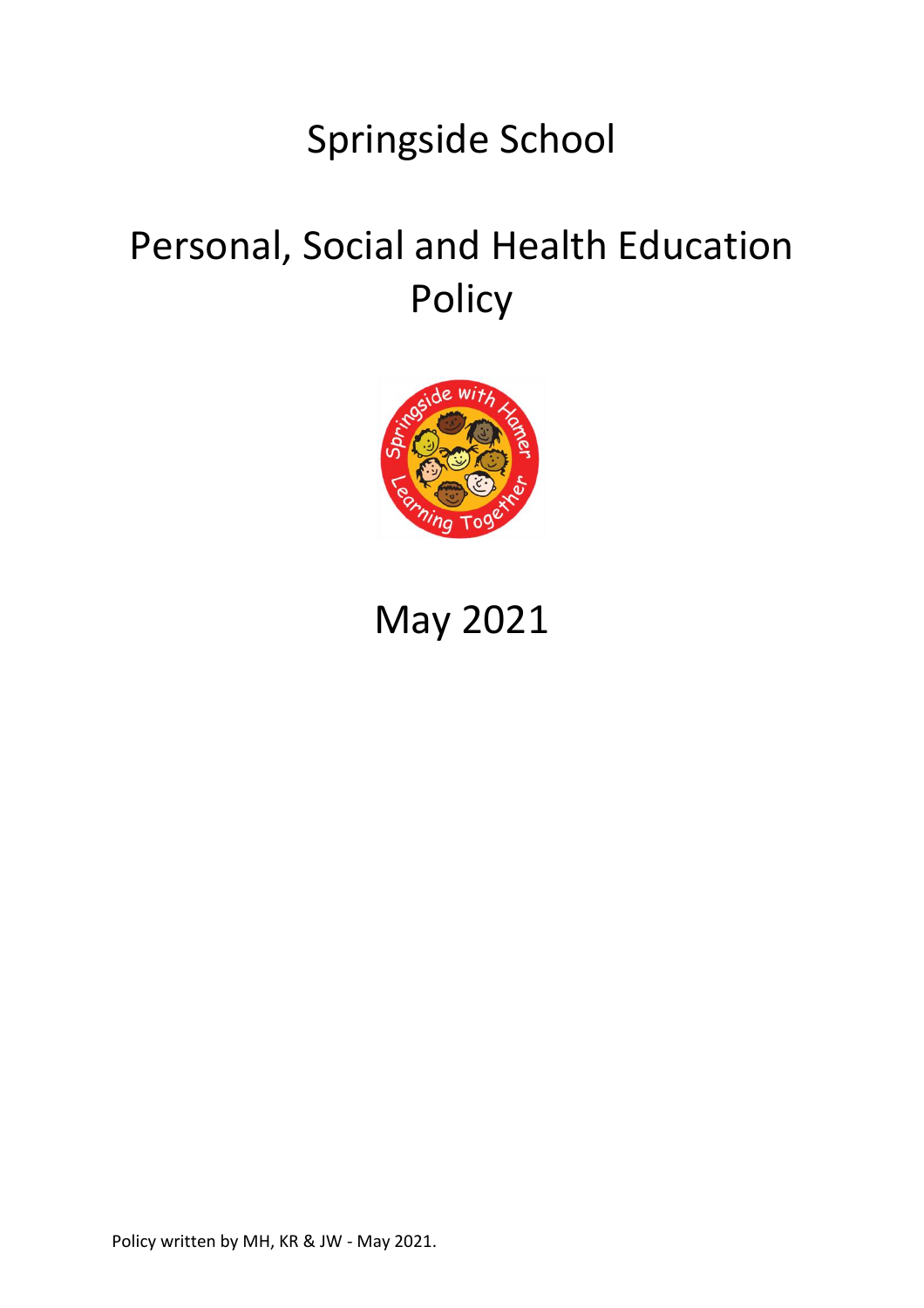#### **Aims**

We believe the core principles and objectives of PSHE underpin the aims for all our learners. We believe in supporting our learners to be independent, to enjoy every element of their lives, to achieve more than they can imagine and we will do this together. We challenge what is possible and any limits put in place by others. We work with our learners to be as independent as they can be to ensure they have a feeling of self-worth. We work together with our learners and families to strive to enrich the whole lives of our learners.

We do this together because we all have occasions where we need support and help, accepting and seeking this is a sign of strength and we model this to create an ethos of tolerance and support.

We believe supporting the personal, social and emotional development of our learners is integral to ensuring they become the best they can be. To achieve this, we place this as a key area of focus on every learners' personal learning plan (PLP), every outcome is truly individualised for each learner and under the 'social, emotional and mental health' section we work towards a longer-term outcome which is agreed in EHC reviews and is written into every learners' EHC plan. The PLP's are reviewed at least once a term and EHC outcomes at least once annually.

Relationship education and Sex education (RSE) forms part of the PSHE curriculum and seeks to enable learners to learn and understand about how the human body functions; and long term, and as appropriate to their needs, explore feelings about love, and sexuality, and enjoy relationships based on mutual respect and responsibility free from any abuse. Learners are entitled to learn about sex and relationships.

#### **Policy Coverage**

This policy incorporates the teaching of PSHE, it should be read in conjunction with the 'Curriculum'; 'RSE'; 'SMSC and Learner Voice' 'Safeguarding', 'e-Safety' and 'Behaviour' policies. At Springside school we recognise the need to develop the knowledge, skills and understanding of our learners in every area to ensure they are respectful and tolerant of all. This policy has been written with the United Nation's Convention for the 'Rights of the Child' as its foundation, with particular reference to Article 3 (Best Interests of the Child), Article 5 (Parental guidance and Children's Evolving Capacities) and Article 23 (Children with Disabilities) which states the following:

*'The best interests of children must be the primary concern in making decisions that affect them. All adults should do what is best for children. When adults make decisions, they should think about how their decisions will affect children. This particularly applies to budget, policy and law makers.'*

*'Governments must respect the rights and responsibilities of the parents and carers to provide guidance and direction to their children as they grow.'*

*'Children who have any kind of disability have the right to special care and support, as well as all the rights in the Convention, so that they can live full and independent lives.'*

We also strive to enable children to develop into young people who will live a safe and healthy life in a way which is socially acceptable and within happy, meaningful relationships. It enables learners to develop as individuals within a wider society.

#### **Context**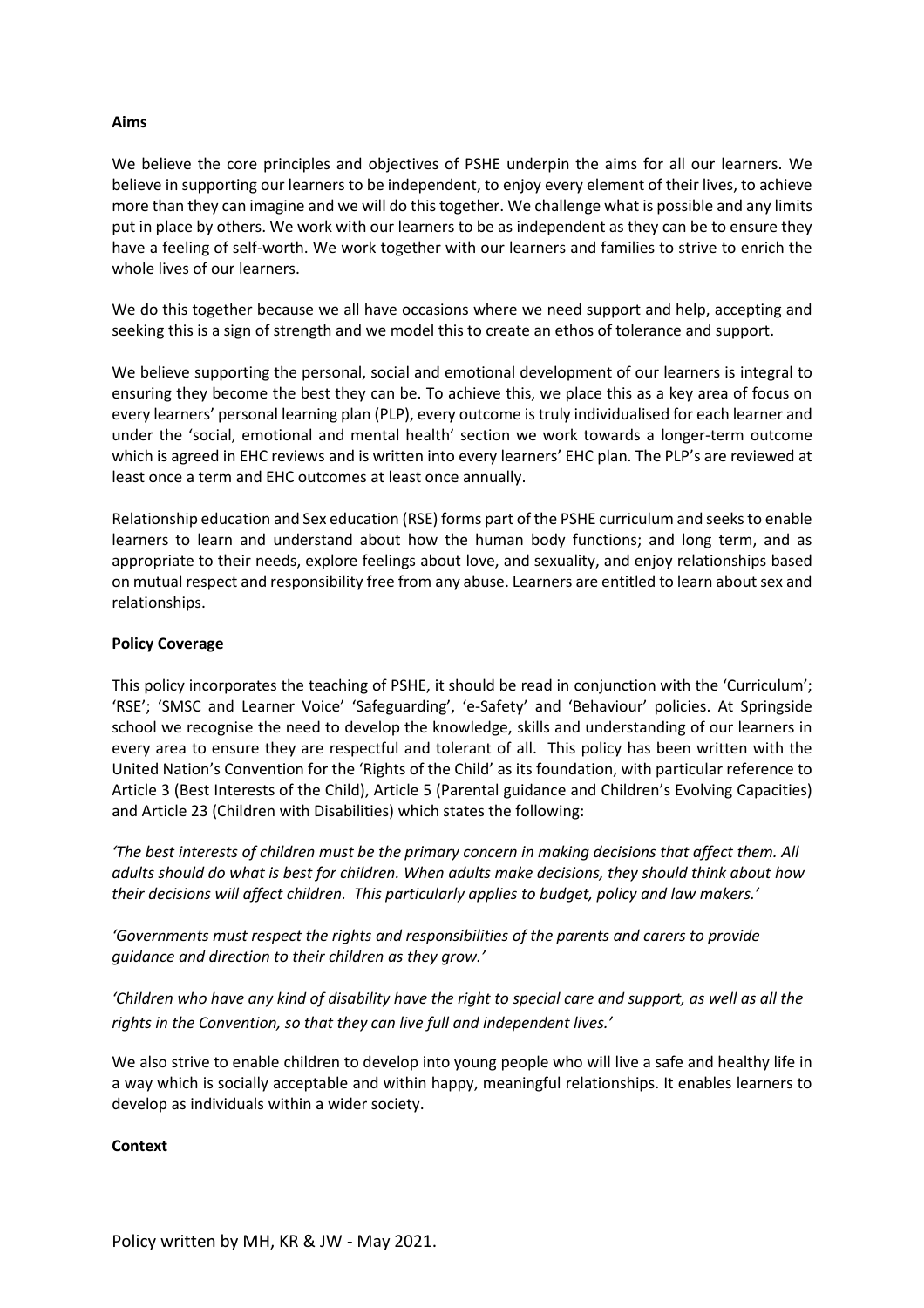Learners at Springside School have a diverse range of learning difficulties and associated special educational needs. The PSHE curriculum aims to support the personal and social development of all learners in a manner, which is appropriate to their individual needs and abilities and provide a sensitive response to pastoral issues. It seeks to emphasise the importance of developing positive self-esteem, self-confidence and to emphasise respect and responsibility for oneself and others. Also, the importance of maintaining relationships in and out of the family and taking charge of decisions about personal behaviour.

PSHE also aims to promote a positive and balanced attitude towards the importance of maintaining a safe and healthy lifestyle.

Springside School is a non-denominational school that aims to celebrate festivals and religious events from many cultures. Whole school and phase worship, beliefs and celebrations (e.g. Birthdays, Achievements, Eid, Christmas) reflect this. Learners are taught to embrace all celebrations, cultures as well as respect each other, their beliefs and differences; these are detailed on our curriculum theme mapping.

### **Objectives**

To enable learners to be happy, healthy and safe through:

- 1. Developing self-help skills working towards independence.
- 2. Maintaining and improving their mental health.
- 3. Raising their self-esteem and confidence, especially in their relationships with others
- 4. Understanding the value of family life and being aware of different roles within the family.
- 5. Being aware of the needs of different groups within society for example, children and elderly people.
- 6. Knowing about the various agencies and services within the community which can help individuals and families.
- 7. Learning and demonstrating safe practices in various environments showing responsibility for themselves and others.
- 8. Beginning to understand the physical and emotional aspects of sexuality within the context of loving relationships. Developing the skills and understanding to be confident with their own sexuality.
- 9. Understanding who they are, the differences of people and feeling comfortable to express how they feel.
- 10. Raising the learners' self-esteem and confidence, especially in their relationships with others.
- 11. Developing the skills (language, decision making, choice and assertiveness) which are necessary in a range of situations.
- 12. Promoting acceptable and appropriate behaviour in public and private situations.
- 13. Giving them the skills necessary to avoid exploitation, misunderstanding and abuse
- 14. Giving them access to information and facilities appropriate to individual needs.
- 15. Providing learners with MLD & SLD with the correct vocabulary to know the main body parts and begin to develop an understanding about puberty by the end of year 6.
- 16. Understanding the importance of keeping a healthy body and mind through diet and exercise and being aware of the potential dangers associated with substance use and misuse.
- 17. Learning what is socially acceptable behaviour and develop appropriate skills which will help them to lead as normal a life as possible within their own communities.
- 18. Developing strategies to help them keep safe, recognise risk and seek appropriate help and support in order to reduce the risk of exploitation and abuse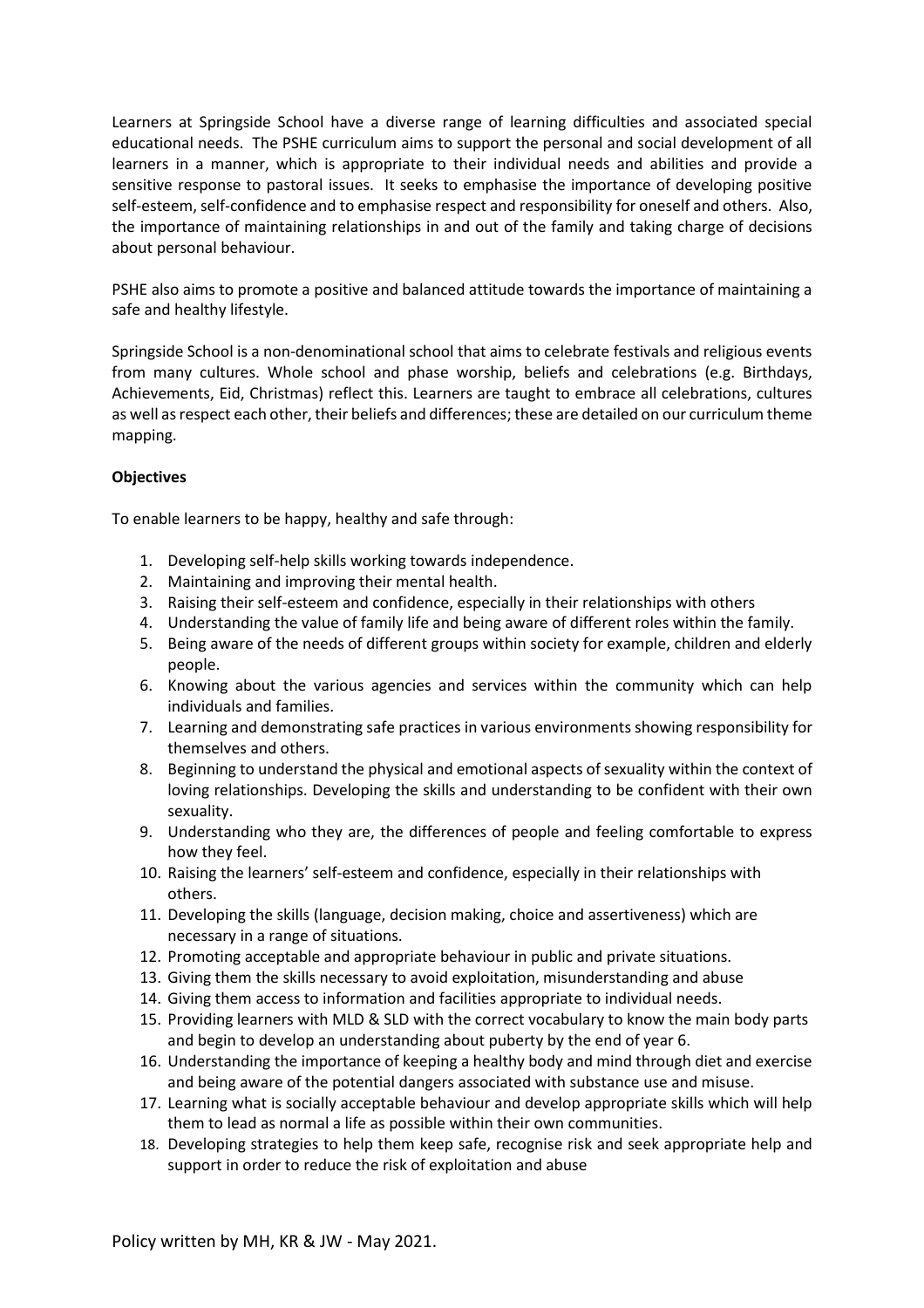- 19. Thinking about, discussing and debating topical issues, problems and events.
- 20. Taking part in the life of their school and the local community.
- 21. Understanding and experiencing their rights as children in accordance with the United Nations Rights of every child convention 1989

#### **Implementation:**

This policy applies to **all** learners at Springside School.

For learners it may be appropriate to teach PSHE as a discrete lesson. It is only included as an area of learning within the Investigative curriculum but, this is dictated by the cognitive level of the individual learner; therefore, if learners within any phase are at a cognitive level where it would be appropriate, it will be taught as a discrete lesson.

In all phases the core principles of PSHE and early objectives are taught, these are threaded through everyday activities, every area of learning and underpin every activity learners take part in.

Lessons will be taught according to the cognitive level of the learners, as decided by the class teacher in conjunction with Phase Leads. Teachers will plan for PSHE as taught sessions or within EYFS principles using, they will refer to the school's long-term plan and access the level of work as appropriate. Equals and the NSPCC programmes of study may be used. A letter must be sent home prior to the RSE (Sex Education) lessons to inform parents and carers. Each RSE lesson must begin with ground rules allowing the learners to feel at ease for them to participate and engage within the lesson. We will assess children at where they are and what they already know. We will use this to inform planning and next steps.

Resources will be available to meet the needs of the children and they will be protected from materials which are inappropriate, having regard to the age and religious and cultural background of the child.

Learners will be involved in the Healthy Schools Programme.

Learners will be involved in the Big Life Group teeth brushing scheme.

Liaison will take place with the school health team who will support delivery of the curriculum.

Should it be identified an individual required a bespoke programme of study or further support this will be provided. The school will utilise the class teams, phase leads, Therapeutic Inclusion workers, Wilderness Therapy workers and identified members of the leadership team.

Interventions are also available where it is felt a learner will benefit further from a bespoke package of support, these include Therapeutic Intervention (Th.Inc®); Wilderness Therapy and Behaviour Support Plans (BSP).

The whole school will work to promote children's rights through explicitly taught sessions, displays, whole school rights respecting language, whole school ethos and the Springside curriculum.

#### **Parents:**

Should parents want to discuss the programme of study for their child individual consultations can take place with the Assistant Headteacher and PSHE lead including viewing the resources.

#### **Monitoring and Evaluation:**